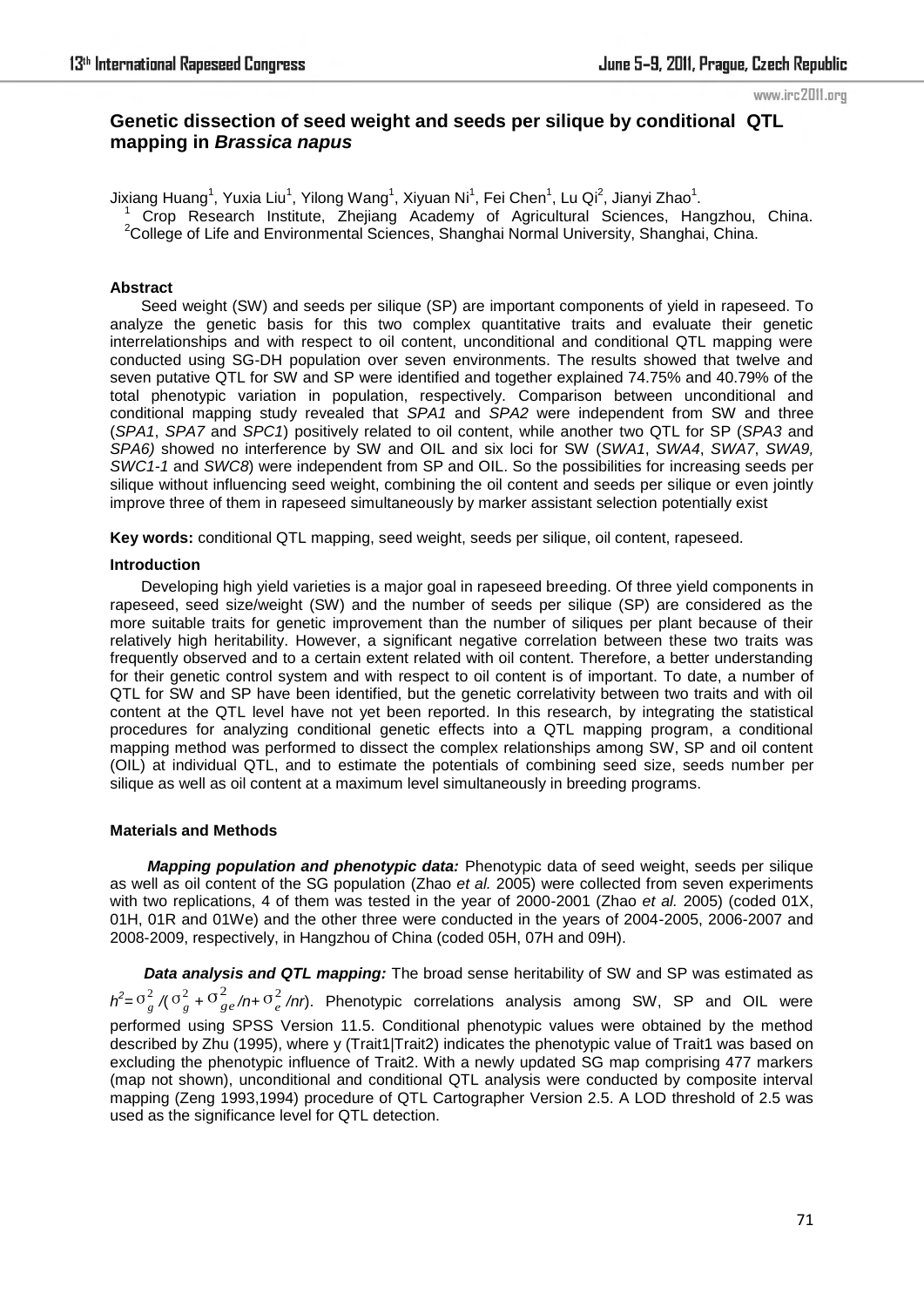## **Results**

*Phenotypic variation within DH population and correlation among traits:* the phenotypic performance of SW and SP for the two parents and DH lines were summarized in Table 1. Two parents differed significantly for the two investigated traits. Sollux showed higher SW value at all 7 environments than Gaoyou, while except two locations in Germany, Gaoyou exhibited more SP than Sollux at all five Chinese environments. Large variation and transgressive segregation were observed for both traits in each environment. The broad-sense heritability for SW and SP were estimated up to 0.86 and 0.84, respectively, denoting high genetic contributions to these two yield components.

| Table 1 Phenotypic values and correlation coefficients among seed weight, seeds per silique |  |  |
|---------------------------------------------------------------------------------------------|--|--|
| and oil content in SG-DH population                                                         |  |  |
|                                                                                             |  |  |

|               | <b>Trials</b> | <b>Parents</b> |        | <b>DH</b> population |                   | h              | <b>Correlation</b> |              |  |
|---------------|---------------|----------------|--------|----------------------|-------------------|----------------|--------------------|--------------|--|
| <b>Traits</b> |               | <b>Sollux</b>  | Gaoyou | <b>Mean±SD</b>       | Range             | 2<br>$\cdot$ B | <b>SP</b>          | OIL          |  |
|               | 01X           | 3.37           | 3.19   | $3.28 \pm 0.51$      | 2.27-5.60         |                | $-0.16$            | 0.13         |  |
| <b>SW</b>     | 01H           | 3.33           | 3.08   | $2.71 \pm 0.39$      | 1.86-4.21         |                | $-0.20$            | 0.15         |  |
|               | 01R           | 5.62           | 4.40   | $4.78 \pm 0.60$      | 3.17-6.61         |                | $-0.27$            | 0.03         |  |
|               | 01We          | 5.63           | 4.36   | $4.79 \pm 0.58$      | 3.53-6.50<br>0.86 |                | $-0.24$            | 0.04         |  |
|               | 05H           | 3.04           | 2.46   | $2.89 \pm 0.39$      | 2.17-4.47         |                | $-0.12$            | $-0.09$      |  |
|               | 07H           | 3.01           | 2.72   | $2.80 \pm 0.31$      | 2.16-3.93         |                | $-0.20$            | $-0.06$      |  |
|               | 09H           | 3.23           | 2.74   | $3.05 \pm 0.32$      | 2.47-4.12         |                | $-0.17$            | $-0.09$      |  |
|               | 01X           | 14.00          | 24.30  | $21.10 \pm 3.35$     | 12.70-30.90       |                |                    | 0.23         |  |
|               | 01H           | 16.00          | 20.20  | $20.00 \pm 2.30$     | 12.00-25.30       |                |                    | $0.12^{n}$   |  |
|               | 01R           | 24.50          | 20.60  | $21.60 \pm 3.17$     | 10.00-28.30       |                |                    | $0.30^\circ$ |  |
| <b>SP</b>     | 01We          | 22.00          | 21.80  | $21.00 \pm 3.14$     | 9.90-28.80        | 0.84           |                    | 0.23         |  |
|               | 05H           | 18.10          | 24.53  | $20.71 \pm 2.68$     | 10.00-27.55       |                |                    | 0.14         |  |
|               | 07H           | 18.75          | 26.70  | $23.47 \pm 2.41$     | 15.75-29.10       |                |                    | $0.30^\circ$ |  |
|               | 09H           | 18.80          | 27.33  | $23.77 \pm 2.82$     | 14.55-32.05       |                |                    | 0.23         |  |

\*\* indicate significant at *P*=0.01

The phenotypic correlations among SW, SP and OIL were listed in Table 1. SW and SP were significantly correlated in negative way (*r=-*0.12 to -0.27, P<0.01), while significant positive correlation was observed between SP and oil content (*r=*0.12 to 0.30, P<0.01) across all 7 environments. However, no significantly correlations between SW and OIL in five of seven environments were identified. These findings illustrated a strong genetic association between SP and other two traits, but a less association between SW and OIL.

**Unconditional mapping:** A total of 12 and 7 putative QTL (detected in at least two environments) for SW and SP were identified, which together explained 74.75% and 40.79% of the total phenotypic variation, respectively (Table 2). Positive alleles for SW and SP were both dispersed between two parents. Of them, Sollux alleles increased SW and SP at five and three genomic loci, while Gaoyou alleles favored to two traits at the remaining seven and four loci, respectively. For seed weight, three QTL (*SWA1*, *SWA7* and *SWC8*) were stably identified in more than five environments, in which, *SWA7* and *SWC8* showed most significant additive effects (0.14 and -0.16) and explained in average of 10.04% and 13.88% phenotypic variation within population. The rest of nine QTL were detected in two to four environments and contributed to the trait from 2.98 to 8.50%. Of seven QTL for seeds per silique, two major QTL *SPA6* and *SPA7* were both found in five environments and demonstrated strong additive effect of -0.86 and -0.77 and the remaining five were detected in 2 to 4 environments. Four putative QTL for SW were co-localized with SP on A2, A7, A9 and C1, except one on A2, the other three showed the opposite direction of additive effects.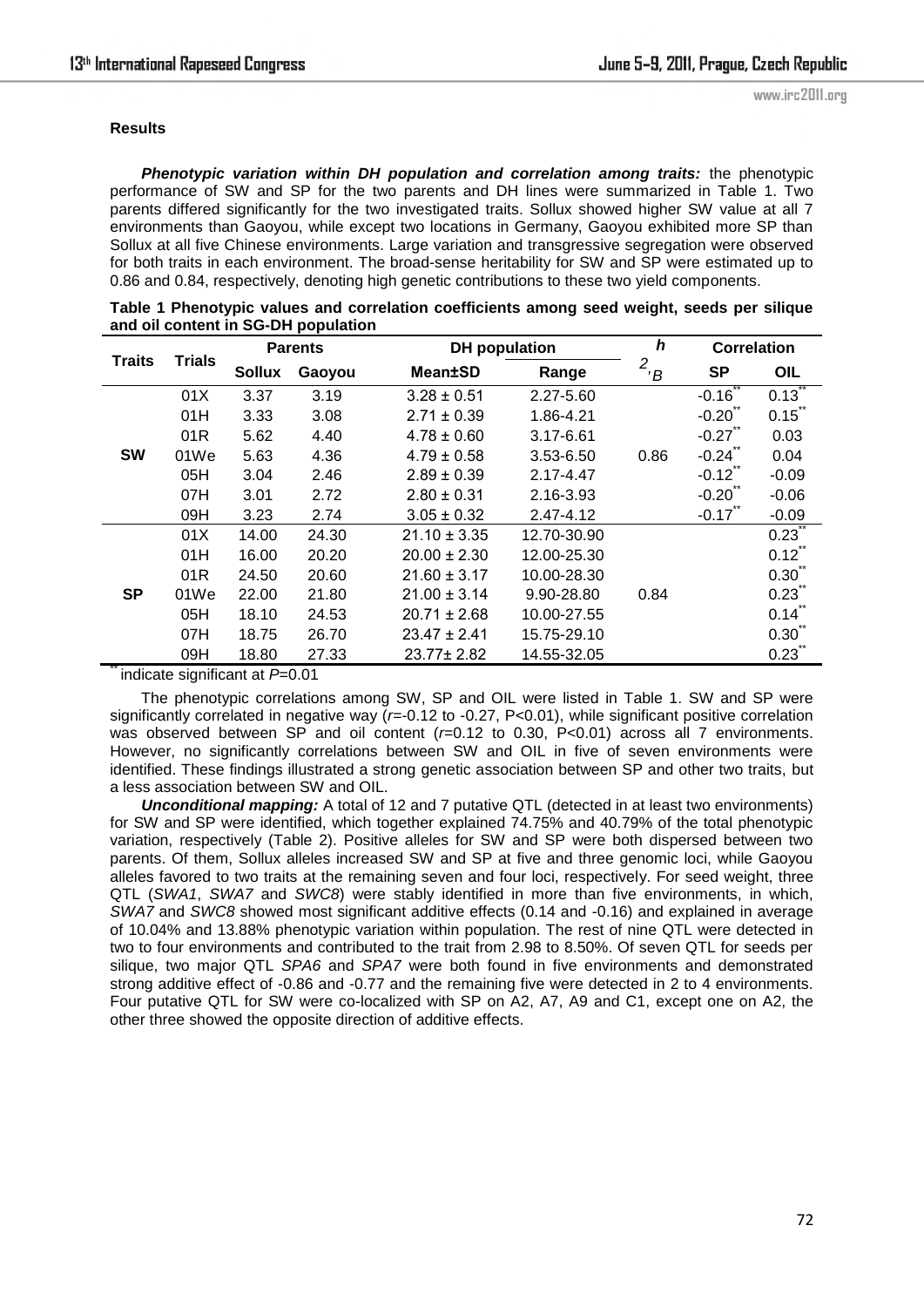www.irc2011.org

# **Table 2 Putative QTLs for seed weight and seeds per silique in the SG-DH population based on unconditional and conditional mapping**

| QTL              | <b>SW</b>                    |                   |                  |         |                        |                | <b>SWISP</b>          |                        |                | <b>SWOil</b> |                        |                |
|------------------|------------------------------|-------------------|------------------|---------|------------------------|----------------|-----------------------|------------------------|----------------|--------------|------------------------|----------------|
|                  | <b>Interval</b> <sup>a</sup> | Peak <sup>b</sup> | LOD <sup>b</sup> | $A^c$   | $R^2$ (%) <sup>d</sup> | E <sup>e</sup> | $\textbf{A}^\text{c}$ | $R^2$ (%) <sup>d</sup> | E <sup>e</sup> | $A^c$        | $R^2$ (%) <sup>d</sup> | E <sup>e</sup> |
| SWA <sub>1</sub> | HMR293-HMR295c               | 27.4-41.6         | 3.54-4.90        | 0.11    | 5.74                   | 5              | 0.12                  | 7.59                   | 6              | 0.12         | 6.57                   | 5              |
| SWA2             | RF32-ZAAS819a                | $2.0 - 10.0$      | 2.59-7.70        | $-0.11$ | 6.49                   | 2              | $-0.13$               | 8.33                   | 2              | ۰            |                        |                |
| SWA3             | EM4ME8d-ZAAS474              | 44.9-53.0         | 2.59-2.94        | 0.08    | 2.98                   | 2              | 0.08                  | 2.98                   | 2              | 0.09         | 3.14                   | 2              |
| SWA4             | SHB-ZAAS1050                 | 14.3-24.7         | 3.16-5.41        | $-0.13$ | 5.13                   | 3              | $-0.11$               | 4.85                   | 4              | $-0.15$      | 6.10                   | 2              |
| SWA7             | ZAAS864-BNmRNA               | $2.4 - 22.5$      | 3.35-11.53       | 0.14    | 10.04                  | 6              | 0.12                  | 7.41                   | 6              | 0.14         | 9.31                   | 6              |
| SWA9             | MR230.1-ZAAS435b             | 107.3-140.3       | 2.90-9.16        | $-0.12$ | 8.50                   | 3              | $-0.14$               | 7.32                   | 3              | $-0.13$      | 8.74                   | 4              |
| <b>SWC1-1</b>    | ZAAS315-CB10369              | $6.2 - 8.2$       | 2.70-6.53        | $-0.10$ | 4.76                   | 4              | $-0.10$               | 5.48                   | 4              | $-0.10$      | 4.34                   | 4              |
| <b>SWC1-2</b>    | ZAAS337/336-ZAAS733a         | 94.9              | 2.82-4.70        | 0.09    | 4.78                   | 2              | ۰                     |                        |                |              |                        |                |
| SWC <sub>2</sub> | ATH-B-EM7M5f                 | 26.4-36.7         | 2.92-11.66       | $-0.11$ | 4.19                   | 2              | $-0.09$               | 4.18                   | 3              | ۰            |                        |                |
| SWC4             | Na12E06A-CB10092             | 31.9-39.9         | $3.12 - 3.67$    | $-0.07$ | 4.65                   | 3              | $-0.08$               | 6.19                   | 3              | $-0.08$      | 4.96                   | 3              |
| SWC7             | Au39-ZAAS376                 | 88.1-96.0         | 2.73-4.34        | 0.08    | 3.62                   | 4              | 0.08                  | 5.32                   | 3              | 0.08         | 3.93                   | 4              |
| SWC8             | ZAAS433-ZAAS406              | $8.2 - 18.3$      | 7.21-13.43       | $-0.16$ | 13.88                  | 6              | $-0.15$               | 11.31                  |                | $-0.16$      | 13.56                  | 6              |

# **Table 3 Putative QTLs for seed weight and seeds per silique in the SG-DH population based on unconditional and conditional mapping**

|              | <b>SP</b>             |                   |                  |                         |            |                | <b>SP SW</b>            |            |   |                         | <b>SPOOI</b> |   |  |
|--------------|-----------------------|-------------------|------------------|-------------------------|------------|----------------|-------------------------|------------|---|-------------------------|--------------|---|--|
| QTL          | Interval <sup>a</sup> | Peak <sup>b</sup> | LOD <sup>b</sup> | $\textbf{A}^\textup{c}$ | $R^2(\% )$ | $E_e$          | $\textbf{A}^\textbf{c}$ | $R^2(\% )$ | E | $\texttt{A}^\texttt{c}$ | $R^2(\% )$   | Ĕ |  |
| <b>SPA</b>   |                       |                   | $2.93 -$         |                         |            |                |                         |            |   |                         |              |   |  |
| 1            | NIP3-ZAAS165          | 72.1-80.2         | 6.18             | 0.81                    | 6.59       | 4              | 0.88                    | 8.39       | 4 | 0.71                    | 5.53         | 2 |  |
| SPA          | ZAASRF32-             |                   | $3.08 -$         |                         |            |                |                         |            |   |                         |              |   |  |
| $\mathbf{2}$ | ZAAS819a              | $0.0 - 4.0$       | 6.20             | 0.93                    | 6.70       | 3              | 0.98                    | 7.75       | 3 |                         |              |   |  |
| <b>SPA</b>   |                       | $124.4 -$         | $2.75 -$         |                         |            |                |                         |            |   |                         |              |   |  |
| 3            | CAS1-Ra2G11           | 140.9             | 3.34             | 0.67                    | 4.48       | 2              | 0.65                    | 4.68       | 2 | 0.68                    | 4.90         | 2 |  |
| <b>SPA</b>   |                       |                   |                  |                         |            |                |                         |            |   |                         |              |   |  |
| 5            |                       |                   |                  |                         |            |                |                         |            |   | 0.70                    | 4.72         | 2 |  |
| <b>SPA</b>   |                       | $104.6 -$         | $2.82 -$         |                         |            |                |                         |            |   |                         |              |   |  |
| 6            | ZAAS556-PTPTP         | 110.6             | 6.32             | 0.86                    | 8.27       | 5              | 0.94                    | 9.39       | 5 | 0.78                    | 7.48         | 5 |  |
| <b>SPA</b>   |                       |                   | $2.65 -$         |                         |            |                |                         |            |   |                         |              |   |  |
| 7            | APOC1-ZAAS1020        | 18.2-40.0         | 8.52             | 0.77                    | 6.29       | 5              | 0.86                    | 7.17       | 2 | 0.77                    | 6.92         | 2 |  |
| <b>SPA</b>   |                       | $111.3 -$         | $2.63 -$         |                         |            |                |                         |            |   |                         |              |   |  |
| 9            | MR230.1-HMR612b       | 134.3             | 3.39             | 0.67                    | 4.69       | $\overline{2}$ |                         |            |   | 0.61                    | 4.18         | 2 |  |
| <b>SPC</b>   | ZAAS337/336-          |                   | $2.84 -$         |                         |            |                |                         |            |   |                         |              |   |  |
| 1            | ZAAS733a              | 94.9              | 2.88             | 0.62                    | 3.78       | $\overline{2}$ |                         |            |   |                         |              |   |  |
| <b>SPC</b>   |                       |                   |                  |                         |            |                |                         |            |   |                         |              |   |  |
| 8            |                       |                   |                  |                         |            |                | 0.51                    | 0.04       | 2 |                         |              |   |  |

QTL nomenclature was designated using the trait name initials followed by linkage group number. **a** , closest marker interval of peak position at different growth environments. **<sup>b</sup>** , peak position or peak LOD score from the smallest to biggest value of the QTL in different specific environment. <sup>c</sup>, mean additive effect of the QTL detected at different environments; positive effects indicate the increasing allele originated from "Sollux"; negative effects indicate the increasing allele originated from "Gaoyou". **d** , mean proportion for the phenotypic variation explained by the QTL at different environments. **<sup>e</sup>** , number of growth environments where the QTL could be detected

**Conditional mapping:** Comparison between unconditional and conditional QTL mapping results, it was shown that for seed weight, one (*SWC1-2*) and two (*SWA2* and *SWC2)* of 12 QTL failed to be detected when conditioned both on SP (*SWC1-2*|SP) and OIL (*SWC1-2*|OIL), and on OIL (*SWA2*|OIL and *SWC2|*OIL), respectively. All the rest of 9 QTL exhibited only small changes in additive effects or in number of environments detected (Table 2). For seeds per silique, *SPC1,* which lied in the same position as *SWC1-2,* failed to be detected after conditional both on SW and OIL, *SPA9* and *SPA2*  were no more significant when conditioned on SW and OIL, respectively. The number of environments detected for *SPA7* was reduced from five to two when conditioned on SW and OIL, and for *SPA1* was from four to two under conditional on OIL. However, the rest of two QTL (*SPA3* and *SPA6)* exhibited only slightly increased additive effects in the conditional analysis of SP|SW and three QTL (*SPA3*, *SPA6* and *SPA9*) showed independent from OIL. Two additional QTL in A5 and C8 were detected in two environments when respectively conditioned on OIL and SW. These results indicated that the QTL linked to the marker ZAAS733a showed pleiotropic effect for SW and SP with opposite effect directions and influenced by oil content, another two QTL for SW (*SWA2* and *SWC2*) were also